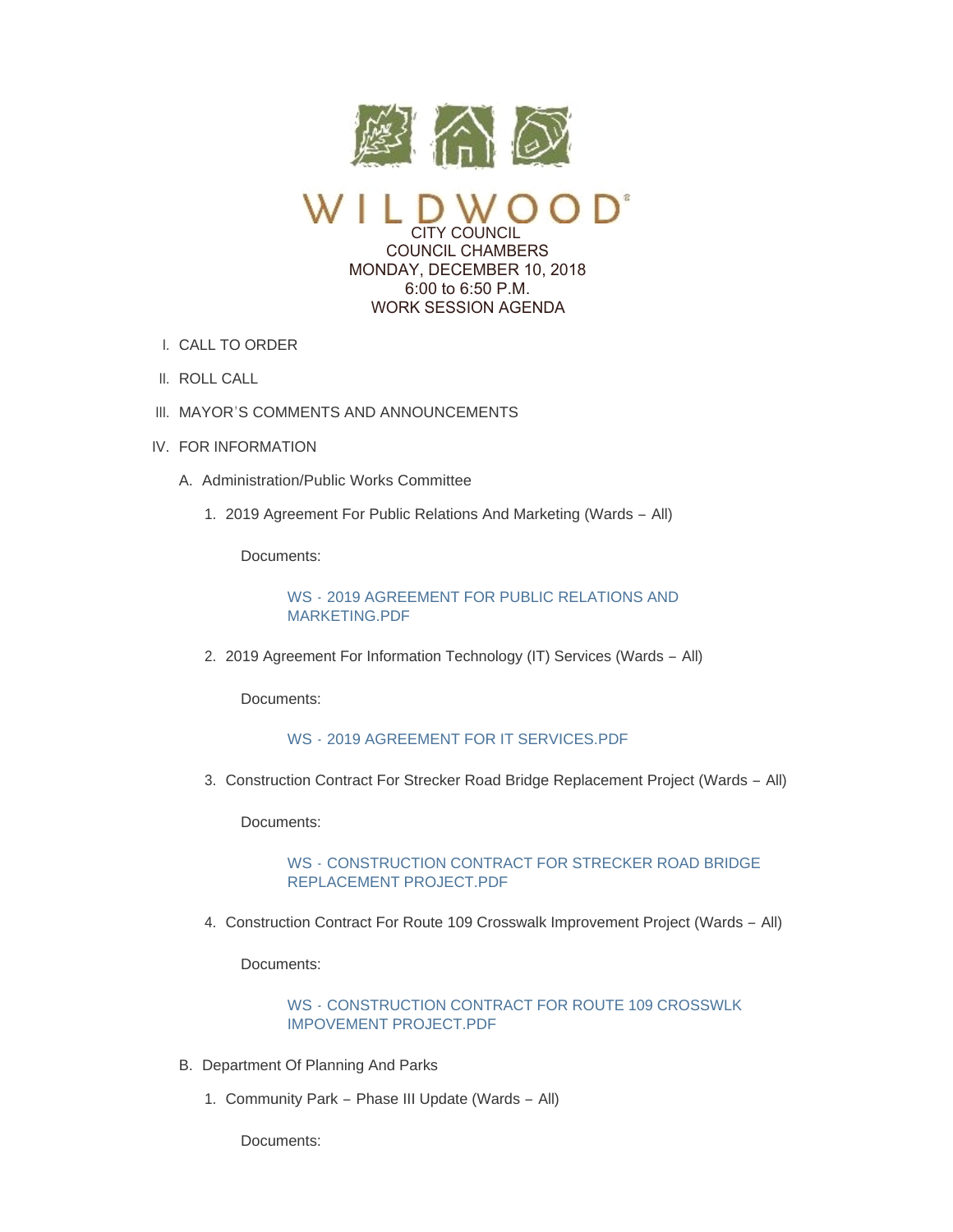- C. Department Of Public Works
	- 1. Agreement For I-44 Signage (Wards All)

Documents:

## WS - [AGREEMENT FOR I-44 SIGNAGE.PDF](https://www.cityofwildwood.com/AgendaCenter/ViewFile/Item/18243?fileID=25158)

2. Trail License Agreement For Route 109 Pedestrian Tunnel (Wards - All)

Documents:

#### WS - [MODOT TRAIL LICENSE AGREEMENTS FOR ROUTE 109](https://www.cityofwildwood.com/AgendaCenter/ViewFile/Item/18244?fileID=25159)  PEDESTRIAN TUNNEL PROJECT.PDF

- D. Historic Preservation Commission
	- 1. Final Report 2018 Work Program For The Historic Preservation Commission (Wards – All)

Documents:

#### WS - FINAL REPORT - [2018 WORK PROGRAM FOR THE HPC.PDF](https://www.cityofwildwood.com/AgendaCenter/ViewFile/Item/18246?fileID=25149)

2. Certified Local Government (CLG) Report For Wildwood To State Historic Preservation Office (Wards – All)

Documents:

### WS - [CLG REPORT FOR WILDWOOD.PDF](https://www.cityofwildwood.com/AgendaCenter/ViewFile/Item/18247?fileID=25150)

- E. Parks Action Plan Update Committee
	- 1. Report On The Two (2) Open Houses On The Parks And Recreation Action Plan Update Process (Wards – All)

Documents:

#### WS - [TWO OPEN HOUSES PARKS AND RECREATION ACTION PLAN](https://www.cityofwildwood.com/AgendaCenter/ViewFile/Item/18249?fileID=25151)  UPDATE.PDF

- F. Rural Internet Access Committee
	- 1. Rural Internet Access Update (Wards All)

Documents:

# WS - [RURAL INTERNET ACCESS UPDATE.PDF](https://www.cityofwildwood.com/AgendaCenter/ViewFile/Item/18251?fileID=25152)

G. Construction Project Updates (Wards - All)

Documents: